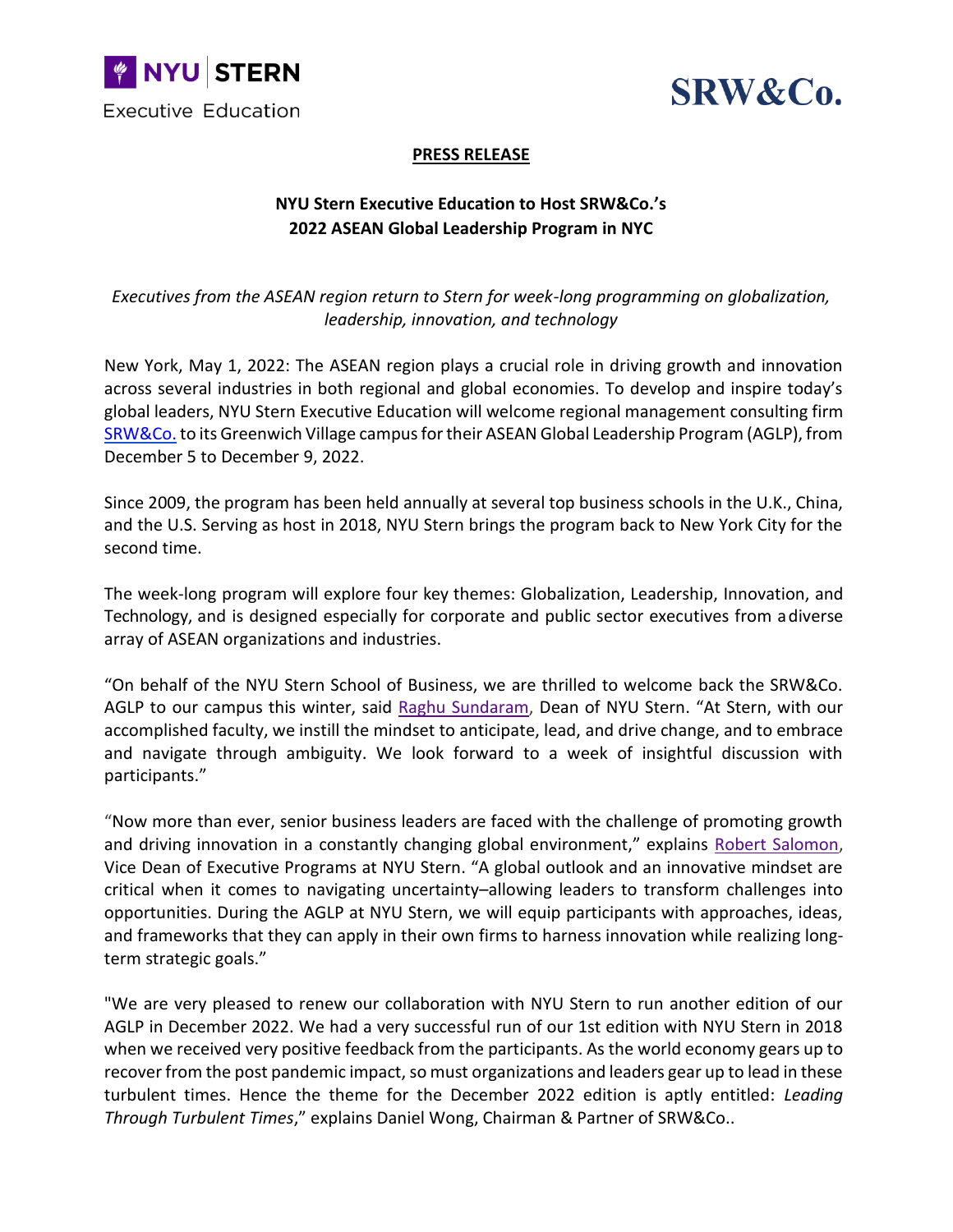



## **About New York University Stern School of Business**

New York University Stern School of Business, located in the heart of Greenwich Village and deeply connected with the City for which it is named, is one of the nation's premier management education schools and research centers. NYU Stern offers a broad portfolio of transformational programs at the graduate, undergraduate and executive levels, all of them enriched by the dynamism and deep resources of one of the world's business capitals. NYU Stern is a welcoming community that inspires its members to embrace and lead change ina rapidly transforming world. Visit [www.stern.nyu.edu.](https://www.stern.nyu.edu/)

## **About SRW&Co.**

SRW&Co. is a regional management consulting firm providing specialist services in designing and implementing a full range of integrated people management and development solutions. We also work in partnership with our global business school partners to design and deliver our flagship ASEAN Global Leadership Programs and also custom leadership development programs for our clients. Visit [www.srwasia.com.](http://www.srwasia.com/)